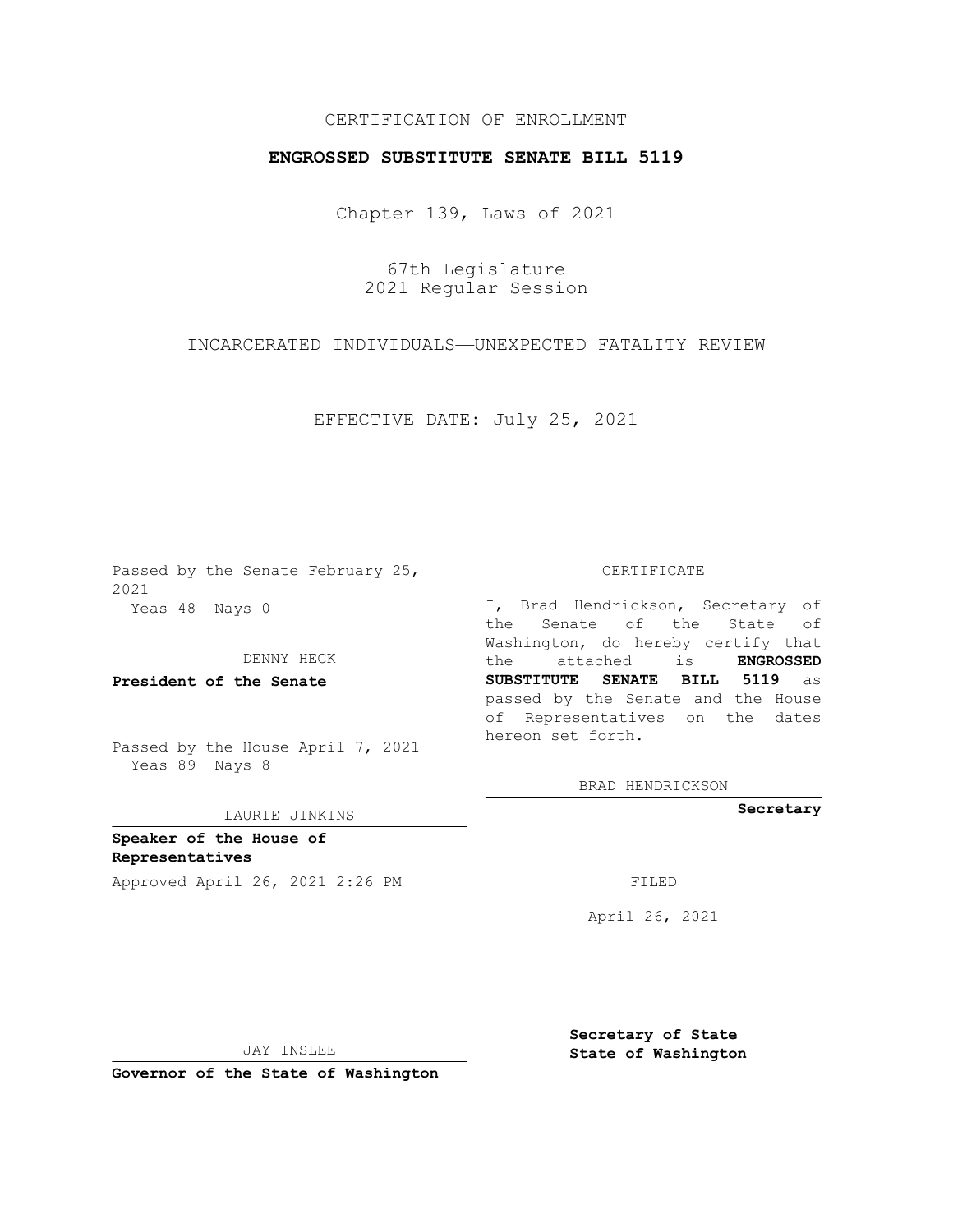#### **ENGROSSED SUBSTITUTE SENATE BILL 5119**

Passed Legislature - 2021 Regular Session

**State of Washington 67th Legislature 2021 Regular Session**

**By** Senate Human Services, Reentry & Rehabilitation (originally sponsored by Senators Darneille, Das, Hasegawa, Mullet, Nguyen, Robinson, Salomon, and Wilson, C.)

READ FIRST TIME 02/03/21.

 AN ACT Relating to individuals in custody; adding a new section to chapter 72.09 RCW; adding a new section to chapter 43.06C RCW; adding a new section to chapter 70.48 RCW; and creating a new section.4

BE IT ENACTED BY THE LEGISLATURE OF THE STATE OF WASHINGTON:

 NEW SECTION. **Sec. 1.** A new section is added to chapter 72.09 7 RCW to read as follows:

 (1)(a) The department shall conduct an unexpected fatality review in any case in which the death of an incarcerated individual is unexpected, or any case identified by the office of the corrections 11 ombuds for review.

 (b) The department shall convene an unexpected fatality review team and determine the membership of the review team. The team shall comprise of individuals with appropriate expertise including, but not limited to, individuals whose professional expertise is pertinent to the dynamics of the case. The unexpected fatality review team shall include the office of the corrections ombuds or the ombuds' designee, and a representative from the department of health. The department shall ensure that the unexpected fatality review team is made up of individuals who had no previous involvement in the case.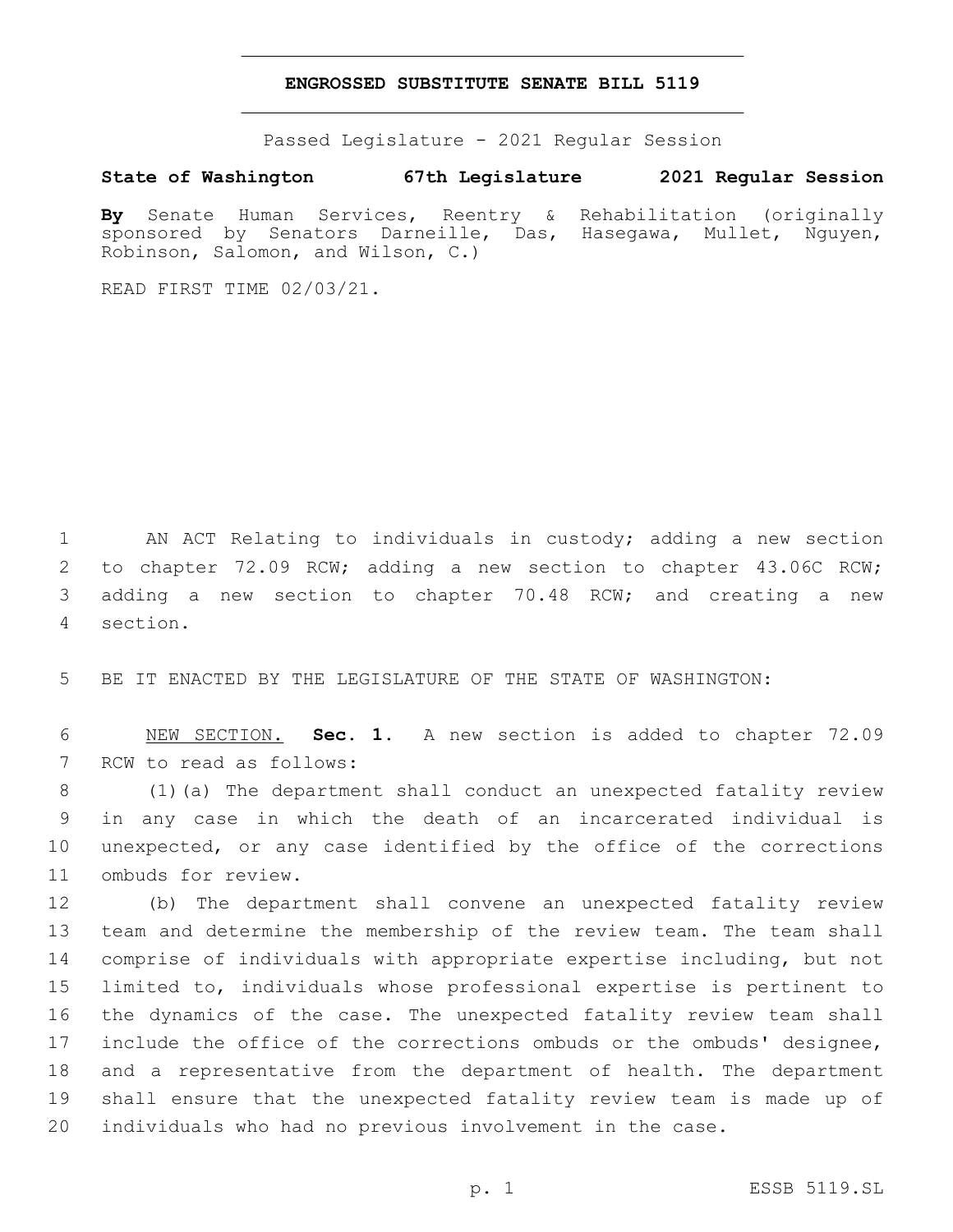(c) The primary purpose of the unexpected fatality review shall be the development of recommendations to the department and legislature regarding changes in practices or policies to prevent fatalities and strengthen safety and health protections for prisoners 5 in the custody of the department.

 (d) Upon conclusion of an unexpected fatality review required pursuant to this section, the department shall, within 120 days 8 following the fatality, issue a report on the results of the review, unless an extension has been granted by the governor. Reports must be distributed to the appropriate committees of the legislature, and the department shall create a public website where all unexpected fatality review reports required under this section must be posted and maintained. An unexpected fatality review report completed pursuant to this section is subject to public disclosure and must be posted on the public website, except that confidential information may be redacted by the department consistent with the requirements of 17 applicable state and federal laws.

 (e) Within 10 days of completion of an unexpected fatality review under this section, the department shall develop an associated corrective action plan to implement any recommendations made by the review team in the unexpected fatality review report. Corrective action plans shall be implemented within 120 days, unless an extension has been granted by the governor. Corrective action plans are subject to public disclosure, and must be posted on the department's website in accordance with (d) of this subsection, except that confidential information may be redacted by the department consistent with the requirements of applicable state and 28 federal laws.

 (f) The department shall develop and implement procedures to 30 carry out the requirements of this section.

 (2) In any review of an unexpected fatality, the department and the unexpected fatality review team shall have access to all records and files regarding the person or otherwise relevant to the review that have been produced or retained by the agency.

 (3)(a) An unexpected fatality review completed pursuant to this section is subject to discovery in a civil or administrative proceeding, but may not be admitted into evidence or otherwise used in a civil or administrative proceeding except pursuant to this 39 section.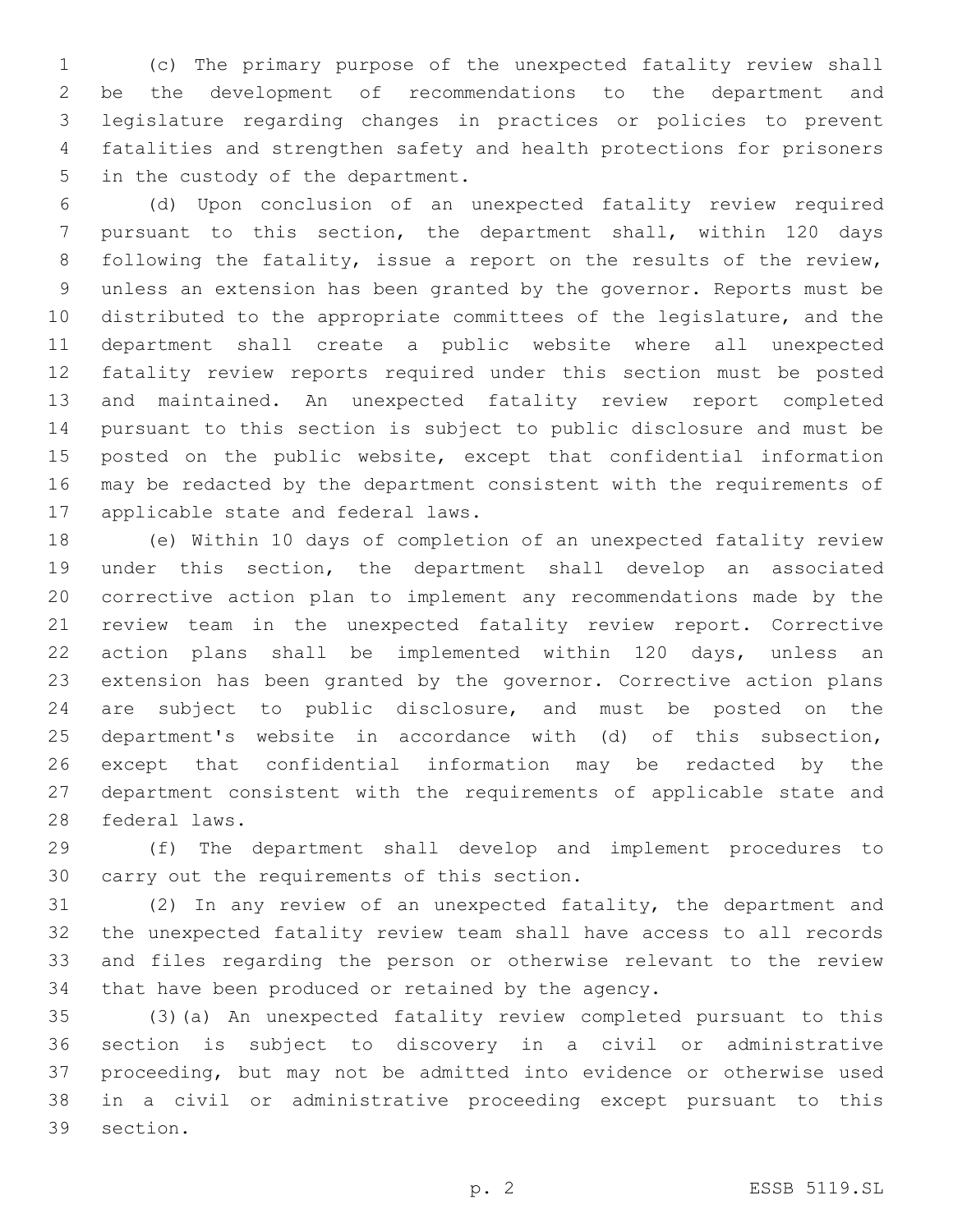(b) A department employee responsible for conducting an unexpected fatality review, or member of an unexpected fatality review team, may not be examined in a civil or administrative proceeding regarding: (i) The work of the unexpected fatality review team; (ii) the incident under review; (iii) his or her statements, deliberations, thoughts, analyses, or impressions relating to the work of the unexpected fatality review team or the incident under review; or (iv) the statements, deliberations, thoughts, analyses, or impressions of any other member of the unexpected fatality review team, or any person who provided information to the unexpected fatality review team relating to the work of the unexpected fatality 12 review team or the incident under review.

 (c) Documents prepared by or for an unexpected fatality review team are inadmissible and may not be used in a civil or administrative proceeding, except that any document that exists before its use or consideration in an unexpected fatality review, or that is created independently of such review, does not become inadmissible merely because it is reviewed or used by an unexpected fatality review team. A person is not unavailable as a witness merely because the person has been interviewed by, or has provided a statement for, an unexpected fatality review, but if the person is called as a witness, the person may not be examined regarding the person's interactions with the unexpected fatality review including, without limitation, whether the person was interviewed during such 25 review, the questions that were asked during such review, and the answers that the person provided during such review. This section may not be construed as restricting the person from testifying fully in any proceeding regarding his or her knowledge of the incident under 29 review.

 (d) The restrictions set forth in this section do not apply in a licensing or disciplinary proceeding arising from an agency's effort to revoke or suspend the license of any licensed professional based in whole or in part upon allegations of wrongdoing in connection with an unexpected fatality reviewed by an unexpected fatality review 35 team.

(4) For the purposes of this section:36

 (a) "Unexpected fatality review" means a review of any death that was not the result of a diagnosed or documented terminal illness or other debilitating or deteriorating illness or condition where the death was anticipated, and includes the death of any person under the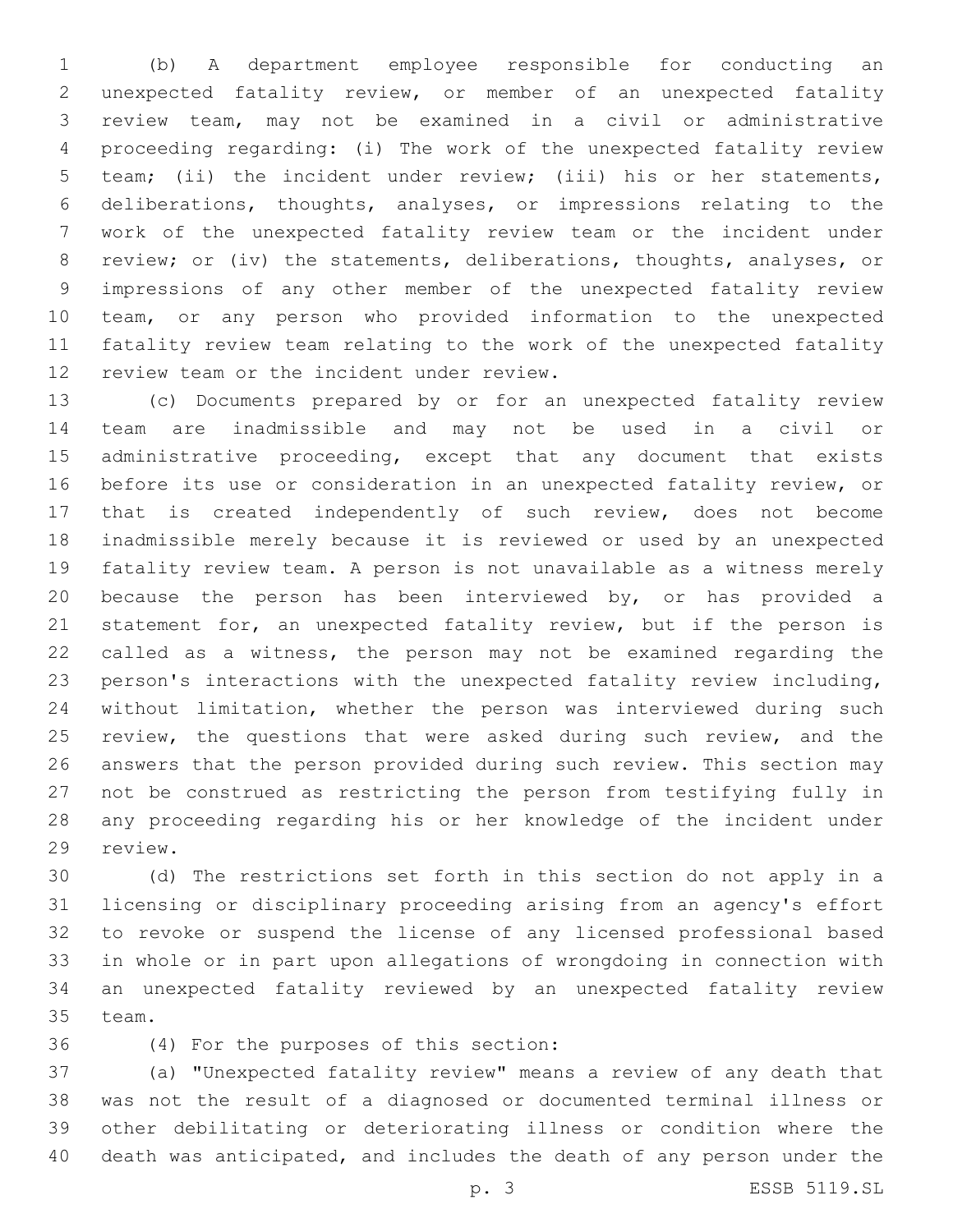jurisdiction of the department, regardless of where the death actually occurred. A review must include an analysis of the root cause or causes of the unexpected fatality, and an associated corrective action plan for the department to address identified root causes and recommendations made by the unexpected fatality review 6 team under this section.

 (b) "Jurisdiction of the department" does not include persons on community custody under the supervision of the department.

 NEW SECTION. **Sec. 2.** A new section is added to chapter 43.06C 10 RCW to read as follows:

 (1) The ombuds or the ombuds' designee shall serve as a member of the unexpected fatality review team convened under chapter 72.09 RCW. 13 (2) The department shall:

 (a) Permit the ombuds or the ombuds' designee physical access to state institutions serving incarcerated individuals and state- licensed facilities or residences for the purposes of carrying out 17 its duties under this chapter; and

 (b) Upon the ombuds' request, grant the ombuds or the ombuds' designee the right to access, inspect, and copy all relevant information, records, or documents in the possession or control of the department that the ombuds considers necessary in an 22 investigation.

 (3) The office shall issue an annual report to the legislature on the status of the implementation of unexpected fatality review 25 recommendations.

 NEW SECTION. **Sec. 3.** A new section is added to chapter 70.48 27 RCW to read as follows:

 (1)(a) A city or county department of corrections or chief law enforcement officer responsible for the operation of a jail shall conduct an unexpected fatality review in any case in which the death of an individual confined in the jail is unexpected.

 (b) The city or county department of corrections or chief law enforcement officer shall convene an unexpected fatality review team and determine the membership of the review team. The team shall comprise of individuals with appropriate expertise including, but not limited to, individuals whose professional expertise is pertinent to the dynamics of the case. The city or county department of corrections or chief law enforcement officer shall ensure that the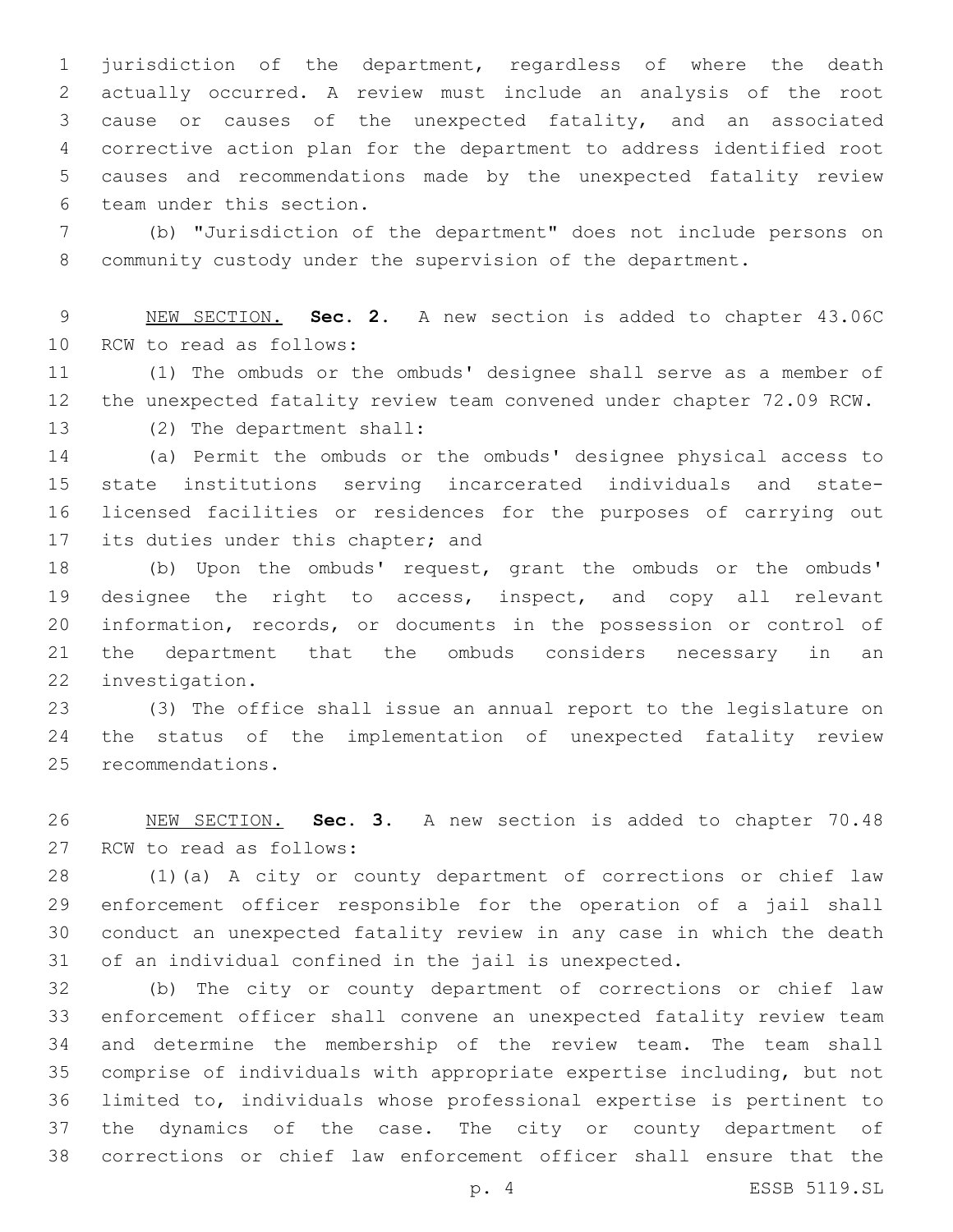unexpected fatality review team is made up of individuals who had no 2 previous involvement in the case.

 (c) The primary purpose of the unexpected fatality review shall be the development of recommendations to the governing unit with primary responsibility for the operation of the jail and legislature regarding changes in practices or policies to prevent fatalities and strengthen safety and health protections for individuals in custody.

 (d) Upon conclusion of an unexpected fatality review required pursuant to this section, the city or county department of corrections or chief law enforcement officer shall, within 120 days following the fatality, issue a report on the results of the review, 12 unless an extension has been granted by the chief executive or, if appropriate, the county legislative authority of the governing unit with primary responsibility for the operation of the jail. Reports must be distributed to the governing unit with primary responsibility for the operation of the jail and appropriate committees of the legislature, and the department of health shall create a public website where all unexpected fatality review reports required under this section must be posted and maintained. An unexpected fatality review report completed pursuant to this section is subject to public disclosure and must be posted on the department of health public website, except that confidential information may be redacted by the city or county department of corrections or chief law enforcement officer consistent with the requirements of applicable state and 25 federal laws.

 (e) The city or county department of corrections or chief law enforcement officer shall develop and implement procedures to carry 28 out the requirements of this section.

 (2) In any review of an unexpected fatality, the city or county department of corrections or chief law enforcement officer and the unexpected fatality review team shall have access to all records and files regarding the person or otherwise relevant to the review that 33 have been produced or retained by the agency.

 (3)(a) An unexpected fatality review completed pursuant to this section is subject to discovery in a civil or administrative proceeding, but may not be admitted into evidence or otherwise used in a civil or administrative proceeding except pursuant to this 38 section.

 (b) An employee of a city or county department of corrections or law enforcement employee responsible for conducting an unexpected

p. 5 ESSB 5119.SL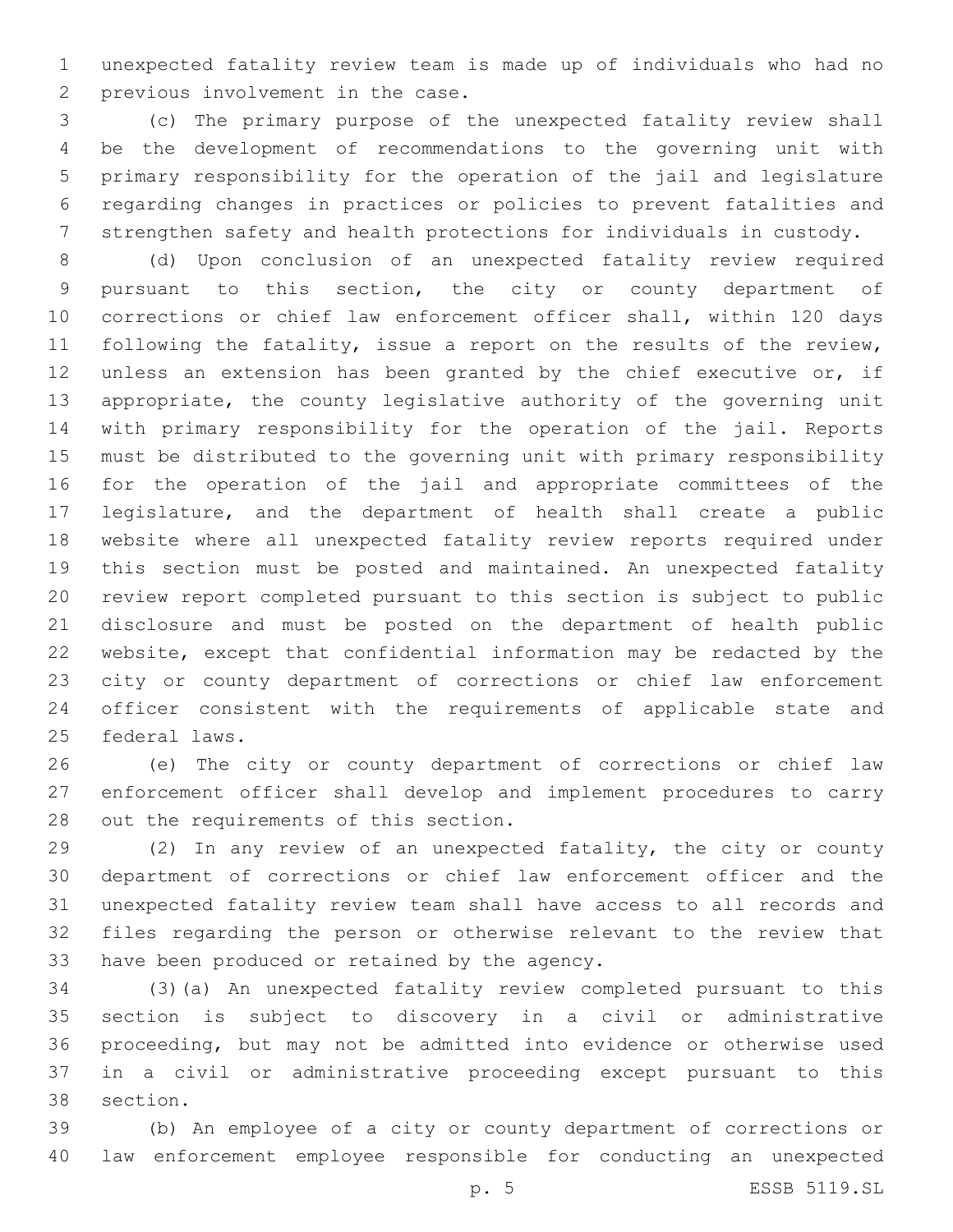fatality review, or member of an unexpected fatality review team, may not be examined in a civil or administrative proceeding regarding: (i) The work of the unexpected fatality review team; (ii) the incident under review; (iii) his or her statements, deliberations, thoughts, analyses, or impressions relating to the work of the unexpected fatality review team or the incident under review; or (iv) the statements, deliberations, thoughts, analyses, or impressions of any other member of the unexpected fatality review team, or any person who provided information to the unexpected fatality review team relating to the work of the unexpected fatality review team or 11 the incident under review.

 (c) Documents prepared by or for an unexpected fatality review team are inadmissible and may not be used in a civil or administrative proceeding, except that any document that exists before its use or consideration in an unexpected fatality review, or 16 that is created independently of such review, does not become inadmissible merely because it is reviewed or used by an unexpected fatality review team. A person is not unavailable as a witness merely because the person has been interviewed by, or has provided a statement for, an unexpected fatality review, but if the person is called as a witness, the person may not be examined regarding the person's interactions with the unexpected fatality review including, without limitation, whether the person was interviewed during such review, the questions that were asked during such review, and the answers that the person provided during such review. This section may not be construed as restricting the person from testifying fully in any proceeding regarding his or her knowledge of the incident under 28 review.

 (d) The restrictions set forth in this section do not apply in a licensing or disciplinary proceeding arising from an agency's effort to revoke or suspend the license of any licensed professional based in whole or in part upon allegations of wrongdoing in connection with an unexpected fatality reviewed by an unexpected fatality review 34 team.

 (4) No provision of this section may be interpreted to require a jail to disclose any information in a report that would, as determined by the jail, reveal security information about the jail.

(5) For the purposes of this section:38